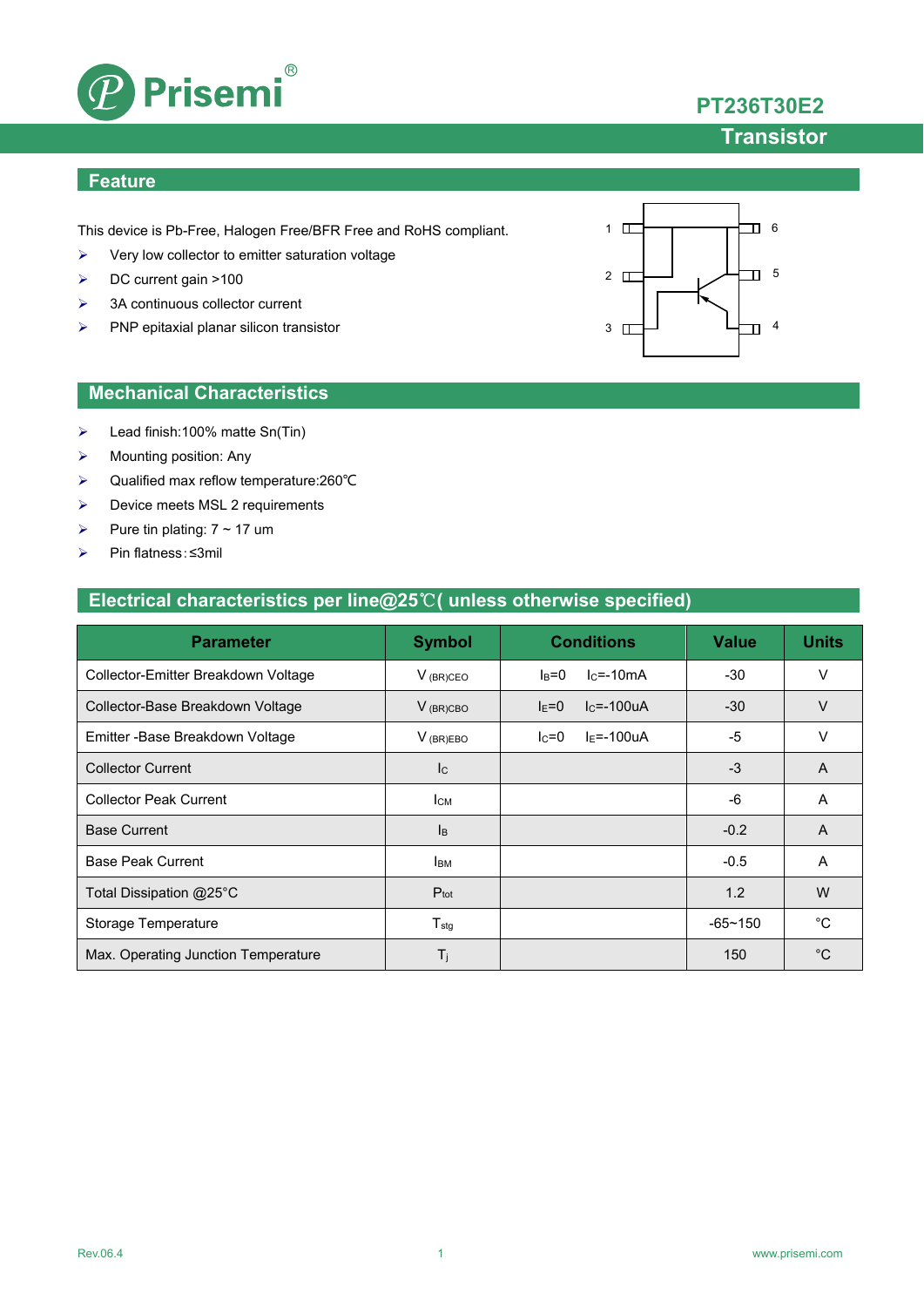# **Absolute maximum rating@25**℃

| <b>Parameter</b>                            | <b>Symbol</b>        | <b>Conditions</b>                     | Min.            | Typ. | Max.    | <b>Units</b> |  |
|---------------------------------------------|----------------------|---------------------------------------|-----------------|------|---------|--------------|--|
| DC Current Gain                             | h <sub>FE</sub>      | $I_C = -2.5A$ , $V_{CE} = -3.0V$      | 80              |      |         |              |  |
| <b>Collector-Emitter Saturation Voltage</b> | VCE(sat)             | $IC=-0.5A, IB=-5mA$                   |                 |      | $-0.15$ |              |  |
|                                             |                      | $IC=-1.2A, IB=-20mA$                  | $\qquad \qquad$ |      | $-0.25$ | $\vee$       |  |
|                                             |                      | $IC=-2A,IB=-20mA$                     |                 |      | $-0.5$  |              |  |
| Base-Emitter Saturation Voltage             | V <sub>BE(sat)</sub> | $IC=-0.5A, IB=-5mA$                   |                 |      | $-1.1$  |              |  |
|                                             |                      | $IC=-1.2A, IB=-20mA$                  |                 |      | $-1.1$  | $\vee$       |  |
|                                             |                      | $IC=-2A,IB=-20mA$                     |                 |      | $-1.2$  |              |  |
|                                             | <b>I</b> сво         | $VCB=-30V$                            |                 |      | $-0.1$  |              |  |
| Collector Cut-off Current ( $IE=0$ )        |                      | $V_{CB} = -30V$ T <sub>C</sub> =125°C |                 |      | $-20$   | μA           |  |
| Emitter Cut-off Current(Ic=0)               | <b>LEBO</b>          | $VEB=-5V$                             |                 |      | $-0.1$  | μA           |  |

# **Typical Characteristics**

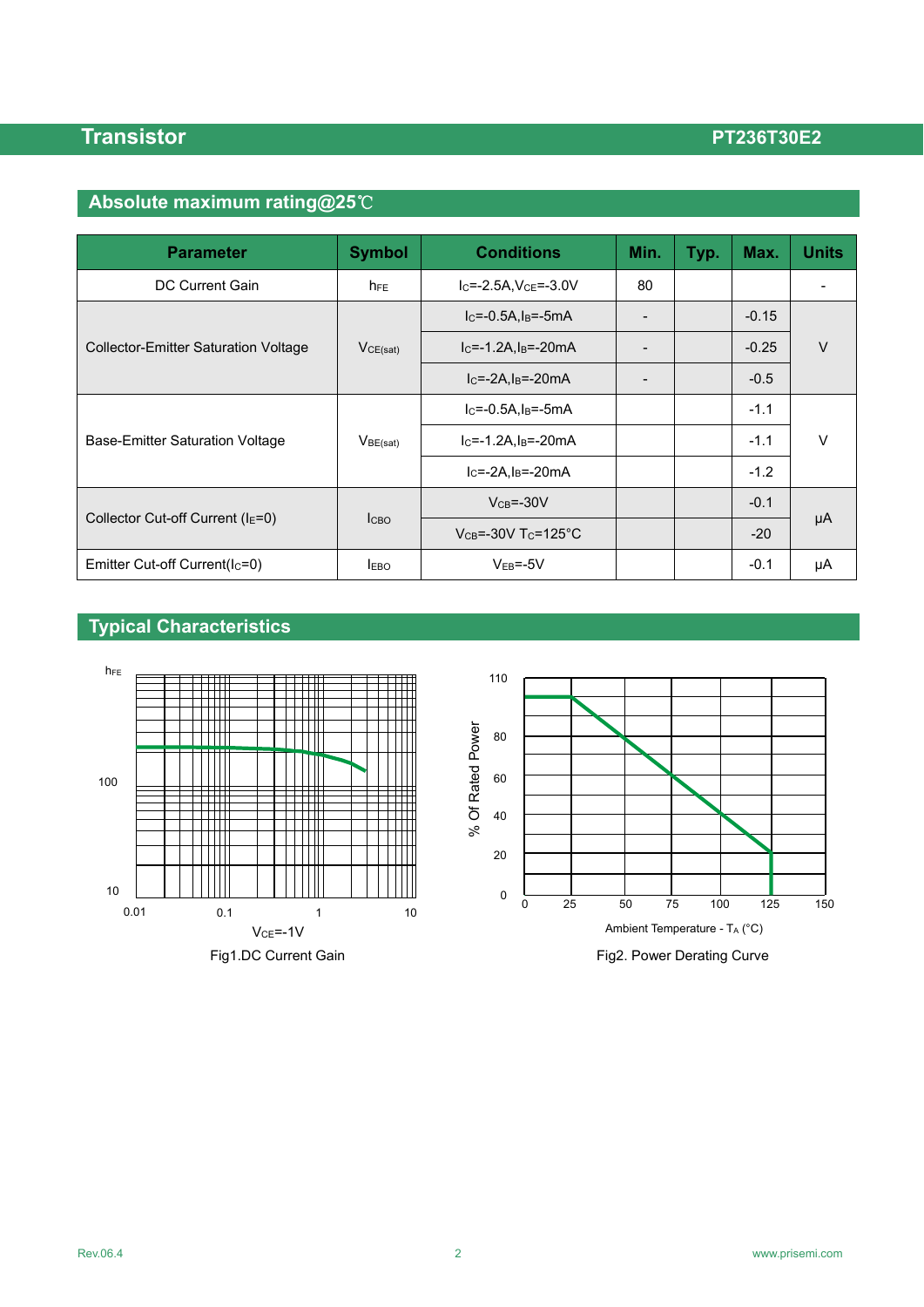





Fig 3. Collector-Emitter Saturation Voltage Fig4. Base-Emitter Saturation Voltage

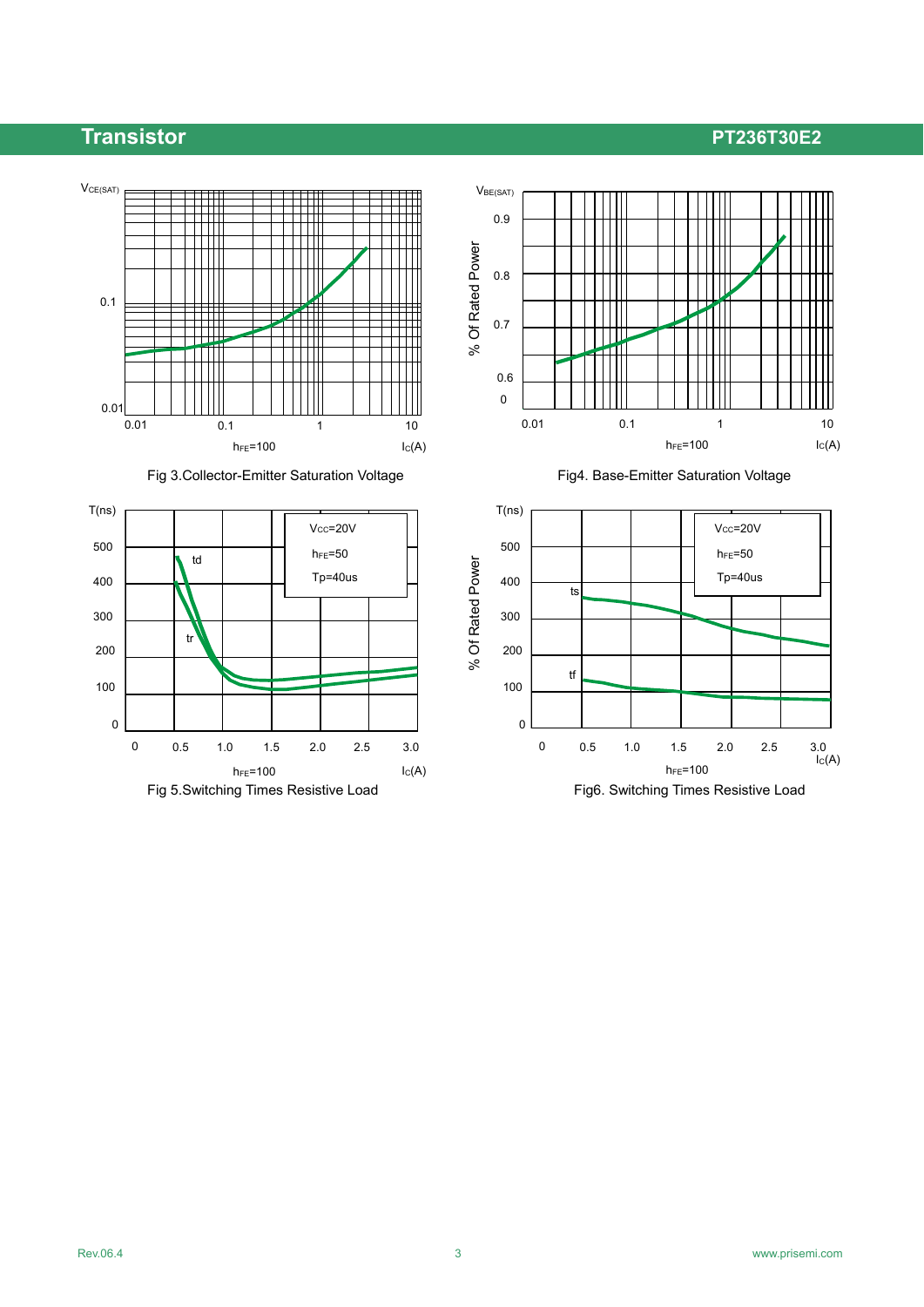### **Solder Reflow Recommendation**



Remark: Pb free for 260℃; Pb for 245℃.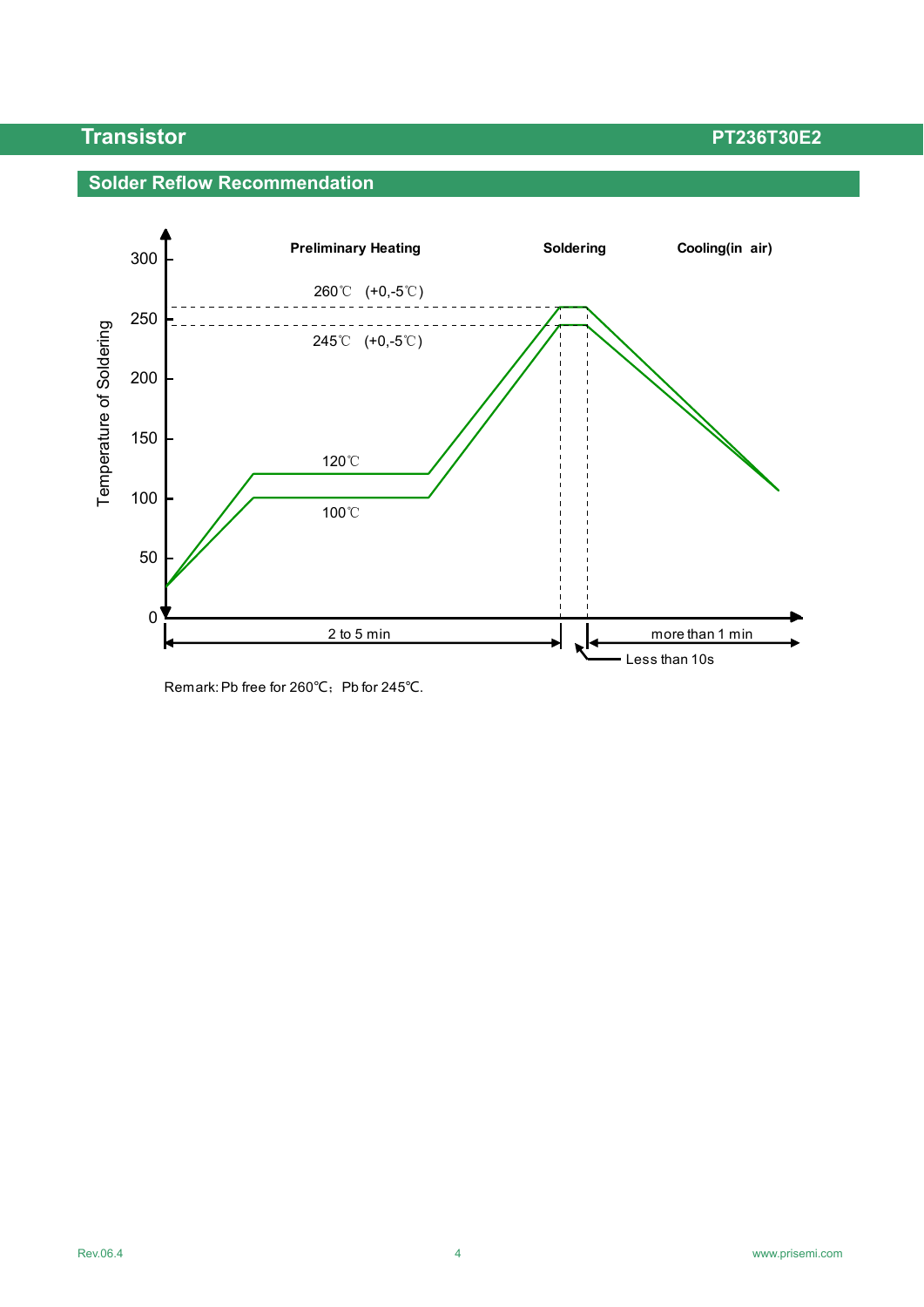## **Product dimension (SOT-23-6L)**





| Dim | <b>Millimeters</b> |            | <b>Inches</b>  |            |  |
|-----|--------------------|------------|----------------|------------|--|
|     | <b>MIN</b>         | <b>MAX</b> | <b>MIN</b>     | <b>MAX</b> |  |
| A   | 2.820              | 3.020      | 0.111          | 0.119      |  |
| B   | 1.500              | 1.700      | 0.059          | 0.067      |  |
| С   | 2.650              | 2.950      | 0.104          | 0.116      |  |
| D   | 0.950<br>(BSC)     |            | (BSC)<br>0.037 |            |  |
| E   | 1.800              | 2.000      | 0.071          | 0.079      |  |
| F   | 0.300              | 0.500      | 0.012          | 0.020      |  |
| G   | 1.050              | 1.150      | 0.041          | 0.045      |  |
| H   | 0.000              | 0.100      | 0.000          | 0.004      |  |
| J   | 0.45               | 0.60       | 0.0180         | 0.0236     |  |
| K   | 0.100              | 0.200      | 0.004          | 0.008      |  |
| θ   | $0^{\circ}$        | $8^\circ$  | $0^{\circ}$    | $8^\circ$  |  |



Unit:mm

**Suggested PCB Layout**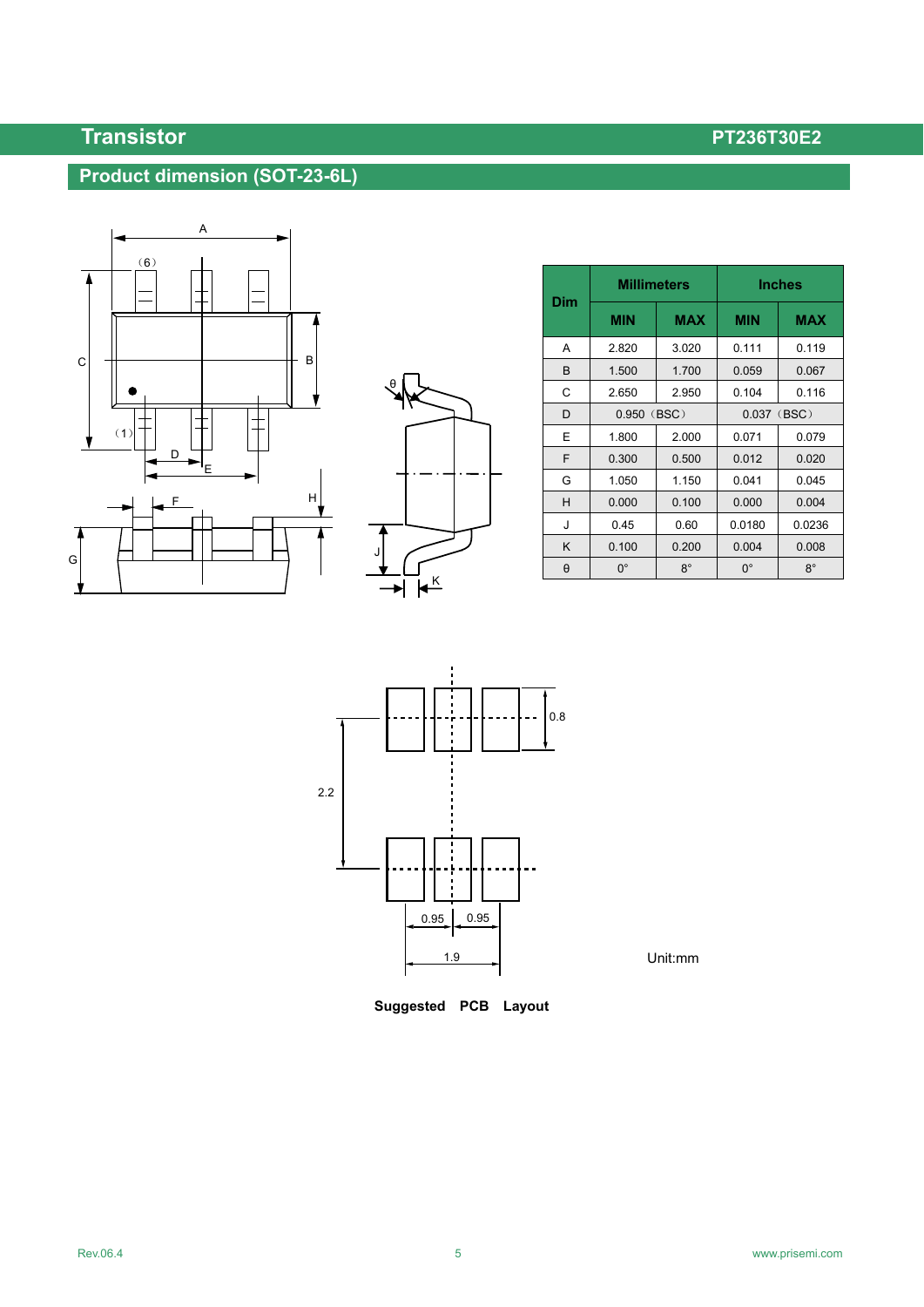## **Marking information**

**Transistor PT236T30E2** 



## **Ordering information**

| Device     | Package             | <b>Shipping</b>    |
|------------|---------------------|--------------------|
| PT236T30E2 | SOT-23-6L (Pb-Free) | 3000 / Tape & Reel |